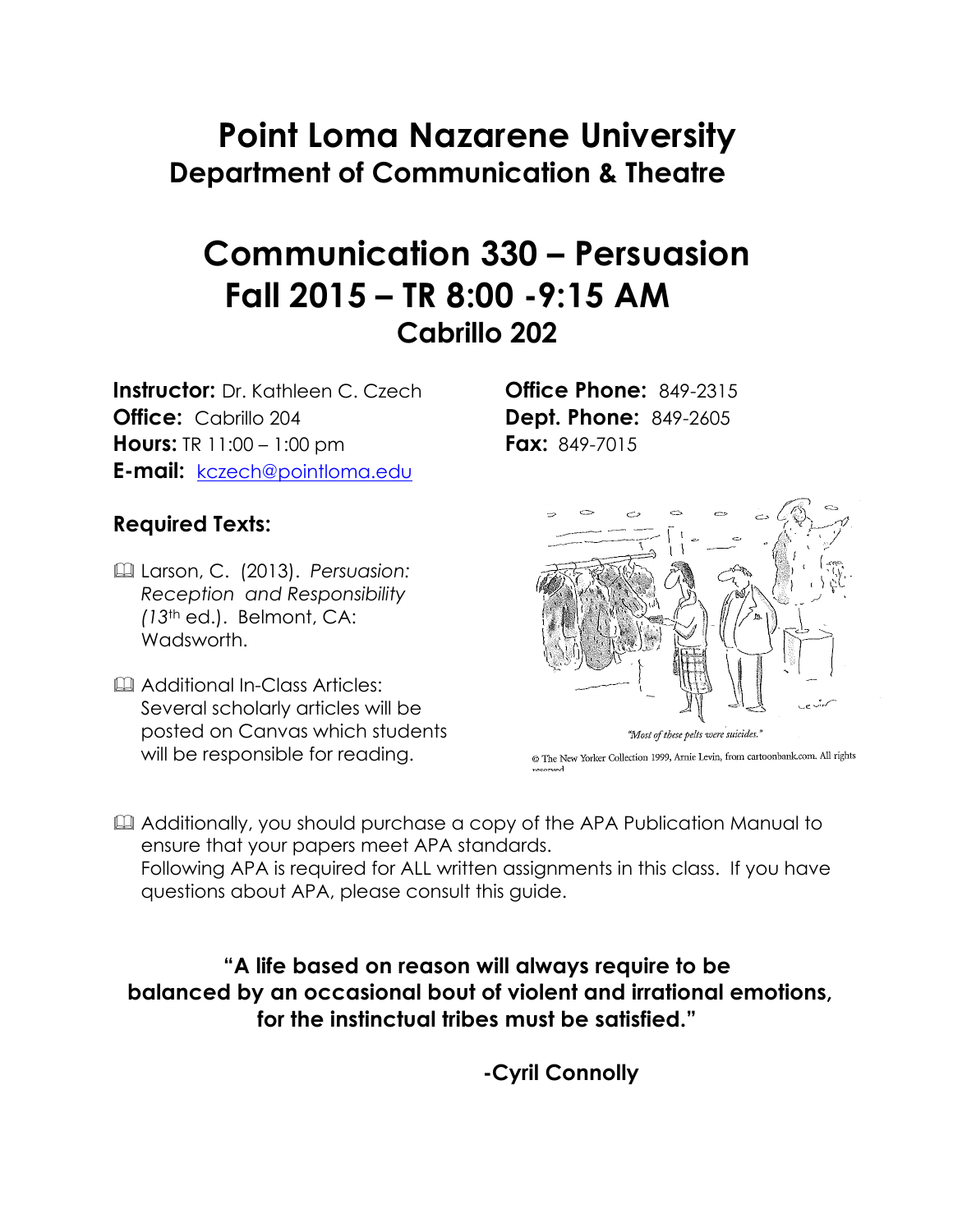**Course Description:** This course will focus on the social scientific study of the theory and practice of persuasion. Topics will include persuasion tactics, audience analysis and research, ethics, and modern advertising objectives. Students in this course will be given opportunities to work toward the following learning objectives:

- 1. To become familiar with selected social science research in persuasion.
- 2. To obtain a working knowledge of persuasion in multiple settings.
- 3. To develop skill in analyzing a target audience.
- 4. To become more aware and critical of the persuasive messages directed towards you.
- 5. To be able to apply predominant persuasion theories to real world situations.

# **Explanation of Class Assignments:**

- **1 Theory Papers:** (200 pts): There will be four short theory papers throughout the semester. These papers will focus on a specific theory and be applied to a current situation. Each paper will be 3-4 pages in length and follow APA guidelines and include relevant research on the theory.
- **1 Advertisement Analysis** (75 pts): You will select a single advertisement (either TV or print ad) for analysis. Using theory presented in the lecture and text, explain what the advertisement is attempting to do and how the ad "works". This is a two part assignment that will result in a 2-3 page outline that will look at the advertisement itself, give a brief synopsis of the model, apply the advertisement to the model, and evaluate the effectiveness and implications of this ad. You will then be asked to make a 5-6 minute presentation of what you found to the class. The presentation should focus on your findings and implications of those findings.
- **1 Mid-Term and Final Exams** (240 pts): The mid-term and final will cover all material in the text and includes any material that I have lectured on or handed out in class. You are responsible for material in the book even if I have not lectured on it. Keeping up with the readings will be key to preparing for the mid-term and final. Save all handouts as these may come in use for reviewing for exams. Each exam is worth 120 points. The final exam will be cumulative.
- **2 Quizzes** At the discretion of the instructor unannounced quizzes may be given over assigned readings.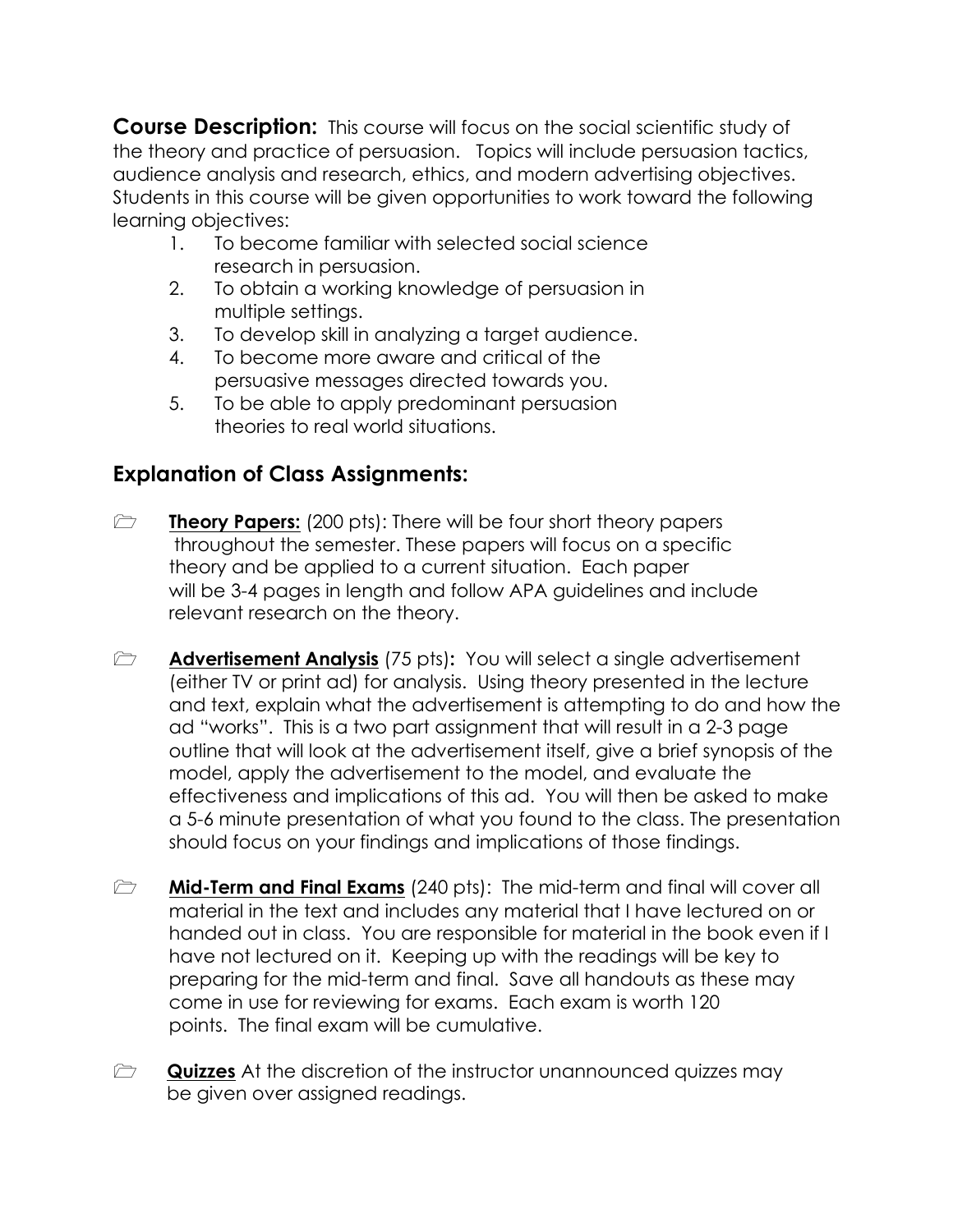## **Assignments:**

All assignments must be typed. Hand written work will not be accepted. Please note that APA standards will be expected on all papers. In addition one inch margins with 12 point, Times New Roman font are expected. There should be no grammatical errors or misspelled words in your assignments. Always proofread your assignments and have someone else proof them too. Assignments are due at the beginning of the class period.

The real world operates under the assumption that when a deadline is established, it must be met. People fail to meet deadlines, lose their jobs, and companies that don't meet deadlines lose money and go bankrupt. You are expected to have your assignments in ON TIME. Please turn your work in on time.

| Assignment          | <b>Points Possible</b> | <b>Your Score</b> |
|---------------------|------------------------|-------------------|
| Theory Paper 1      | 50 Pts                 |                   |
| Theory Paper 2      | 50 Pts.                |                   |
| Theory Paper 3      | 50 Pts.                |                   |
| Theory Paper 4      | 50 Pts.                |                   |
| Ad Analysis         | 75 Pts.                |                   |
| Mid-Term            | 120 Pts.               |                   |
| Final               | 120 Pts.               |                   |
| <b>Total Points</b> | 515                    |                   |

#### **Grading:**

## **Grading Scale:**

| Grade           | Percent   | <b>Points</b> | Grade | Percent   | <b>Points</b> |
|-----------------|-----------|---------------|-------|-----------|---------------|
| $\overline{A}$  | 93-100    |               |       | 73-76     |               |
| $A -$           | 90-92     |               | C-    | 70-72     |               |
| $\overline{B+}$ | 87-89     |               | 7+    | $67 - 69$ |               |
| B               | 83-86     |               |       | 63-66     |               |
| $B-$            | 80-82     |               |       | 60-62     |               |
|                 | $77 - 79$ |               |       | $0 - 59$  |               |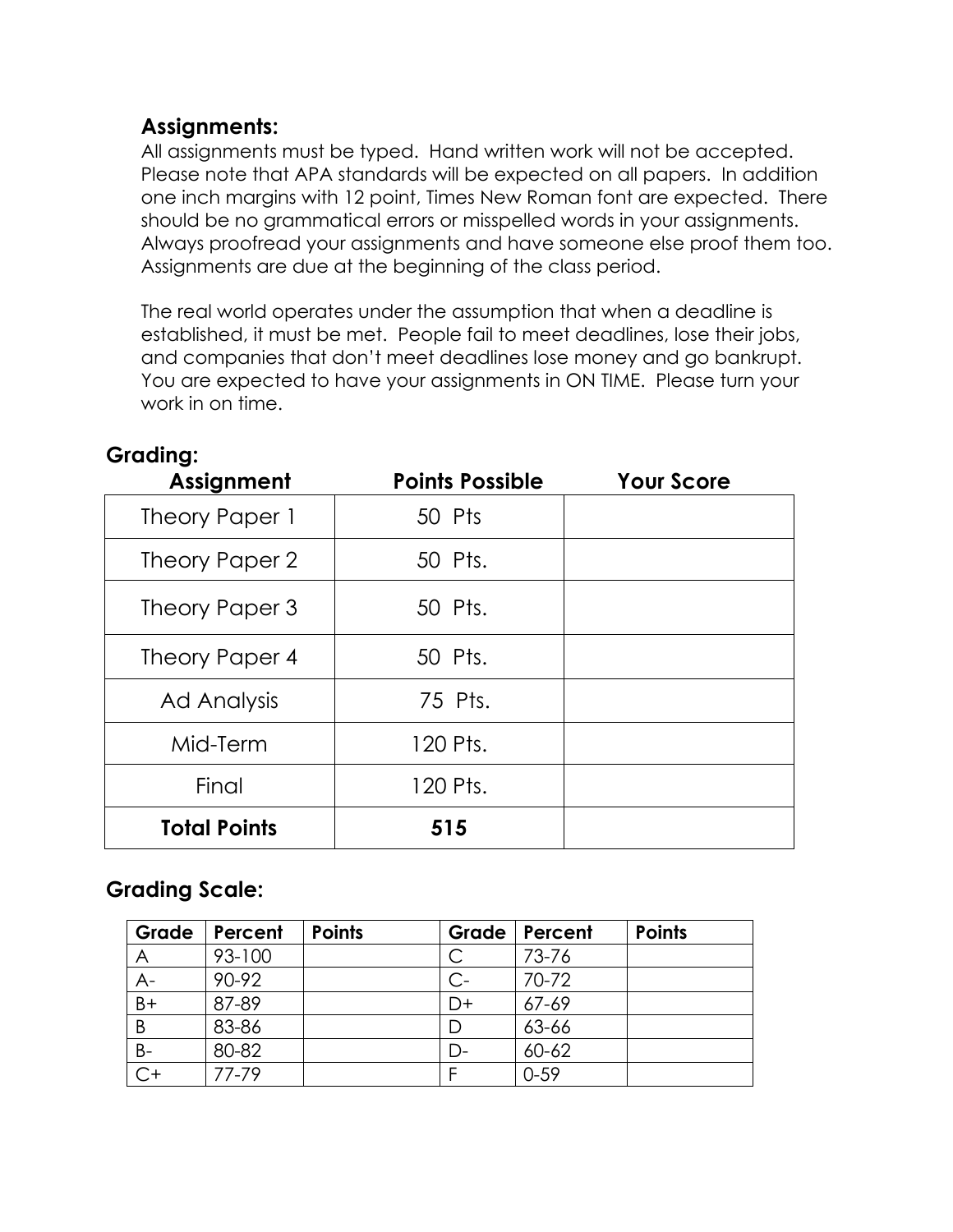## **Grading Standards:**

- "A's"……..are awarded for work that is highly exceptional and goes beyond all minimal requirements.
- "B's"……..are awarded for work that is above average and goes beyond minimal requirements.
- "C's"……..are awarded for work that meets basic standards and requirements.
- "D's"……..are awarded for below average work that usually lacks minimal requirements.
- "F's"……..are awarded for work that clearly does not meet minimal standards, or is not completed.

## **Grade Concerns:**

If you feel that you were unjustly evaluated on any assignment, please talk with me within 2 weeks after the assignment has been returned. An appeal is welcome by scheduling an appointment or coming to my office hours. DO NOT approach me immediately after a class! Please come with a well reasoned and written explanation of why the grade should be changed, and I will be happy to discuss it with you. Asking for an appeal and defending your case does not secure, nor imply a change of grade. If at any point during the course you are concerned with your overall class grade or other issues in the course, please feel free to make an appointment or stop by my office. I want to help you learn and succeed in this course.

# **Attendance Policy:**

This course is a course in communication and persuasion. In order to do both you must be present in class regularly. Therefore, attendance will be taken. Each student is allowed 2 excused or unexcused absences. The only absences excused after that will be university approved absences. This means not feel good, or taking a friend to the airport do not count as excused absences. Upon the 3rd absence the **FINAL grade** will be drop a half step (if you have a B it will drop to a B-). For every subsequent absence the FINAL grade will continue to drop a half step each time. Furthermore, it should be noticed that attendance means attending to the class. Students who choose to sleep through class, engage in disruptive conversation, or excessive texting will be counted absent for that day.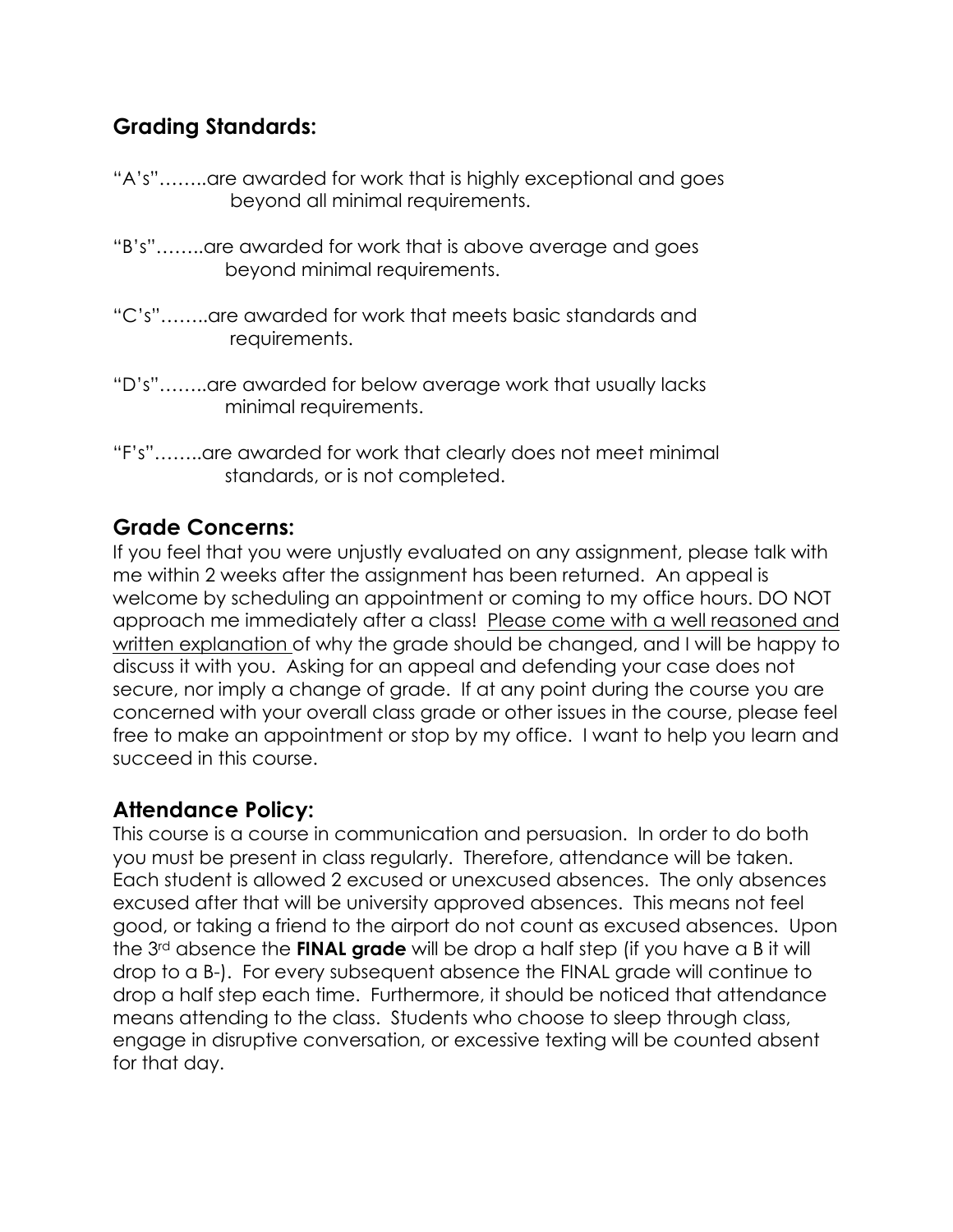In the tragic event that you do miss class please get notes from someone in the class. **Do NOT ask me for notes.** You will be expected to get notes, handouts, and assignments from someone in class. Please do not ask me for my lecture notes!! You are responsible for missed material and should try to make a friend or two in this class that you can count on. In addition I do not post lecture material or power point presentations on Canvas.

#### **Make-up's:**

All assignments are due on the date specified in the syllabus I am not responsible for turning in your assignments on time – YOU ARE! Please be responsible and figure out how you will get the assignment done and turned into me. In the event of an unexpected and unavoidable scheduling conflict, it is your responsibility to make prior arrangements (well in advance) with me to resolve problem. Excuses after the assignment dates are unacceptable with the exception of extreme circumstances.

#### **Classroom Demeanor:**

While I enjoy a relaxed classroom atmosphere, with lots of discussion and jokes, disrespect will not be tolerated. Please respect both your peers and instructor!! This simply means that you need to pay attention and participate in class. Challenging ideas in class is welcome, but personal attacks are not! While the course will encounter lots of opinions and views, it is everyone's responsibility to keep an open mind, and avoid character attacks, stereotypes, and racist or sexist language.

## **Technology**

The use of electronic devices during class is NOT permitted. This includes cell phones, i-pods, and laptops! This means you should bring something else to take notes on! Students are not permitted to listen to music while taking a test or to use their cell phones during tests. Continued use of technological devices during class will result in confiscation of the device by the instructor.

**Presentations: Please remember that attendance is mandatory for all on these days!!** Presentations can be a nervous experience for some. Please NEVER walk in on a presentation under any circumstances. Do not leave either, but simply wait until you hear applause and then enter the classroom quietly and quickly. Furthermore, when presentations are occurring this is not the time to talk with your neighbor, read the paper, or rearrange your backpack**.**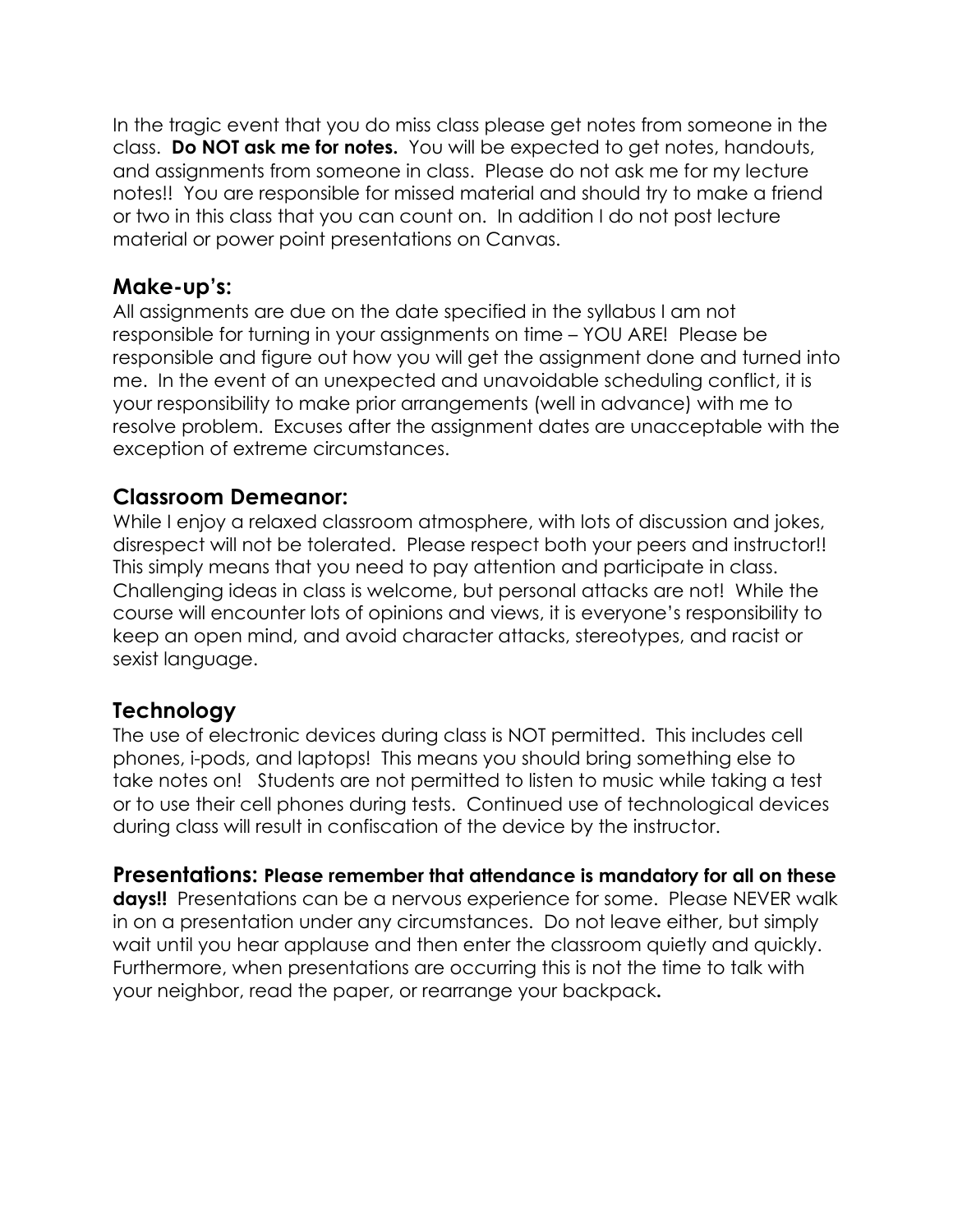#### **Appearance:**

Your physical appearance on presentation days is important. You should be neatly groomed and dressed in a way that suggests you expect to be taken seriously. **At a minimum** this means a dress shirt and dress slacks for men, and dress skirt or dress slacks and blouse for women. Please do not wear hats, tennis shoes, shorts, jeans, or chew gum during your presentations. Physical appearance has been shown to affect the credibility of public speakers and as a result will also affect yours in this class!



# **Daily Syllabus**

| Date       | <b>Class Discussion</b>       | <b>Readings</b> |
|------------|-------------------------------|-----------------|
| R Sept. 3  | Defining Persuasion           | Chp.1           |
| T Sept. 8  | <b>Models of Persuasion</b>   |                 |
| R Sept. 10 | <b>Traditional Approaches</b> | Chp.3           |
| T Sept. 15 | Social Scientific Approaches  | Chp.4           |
| R Sept. 17 | Social Scientific Approaches  |                 |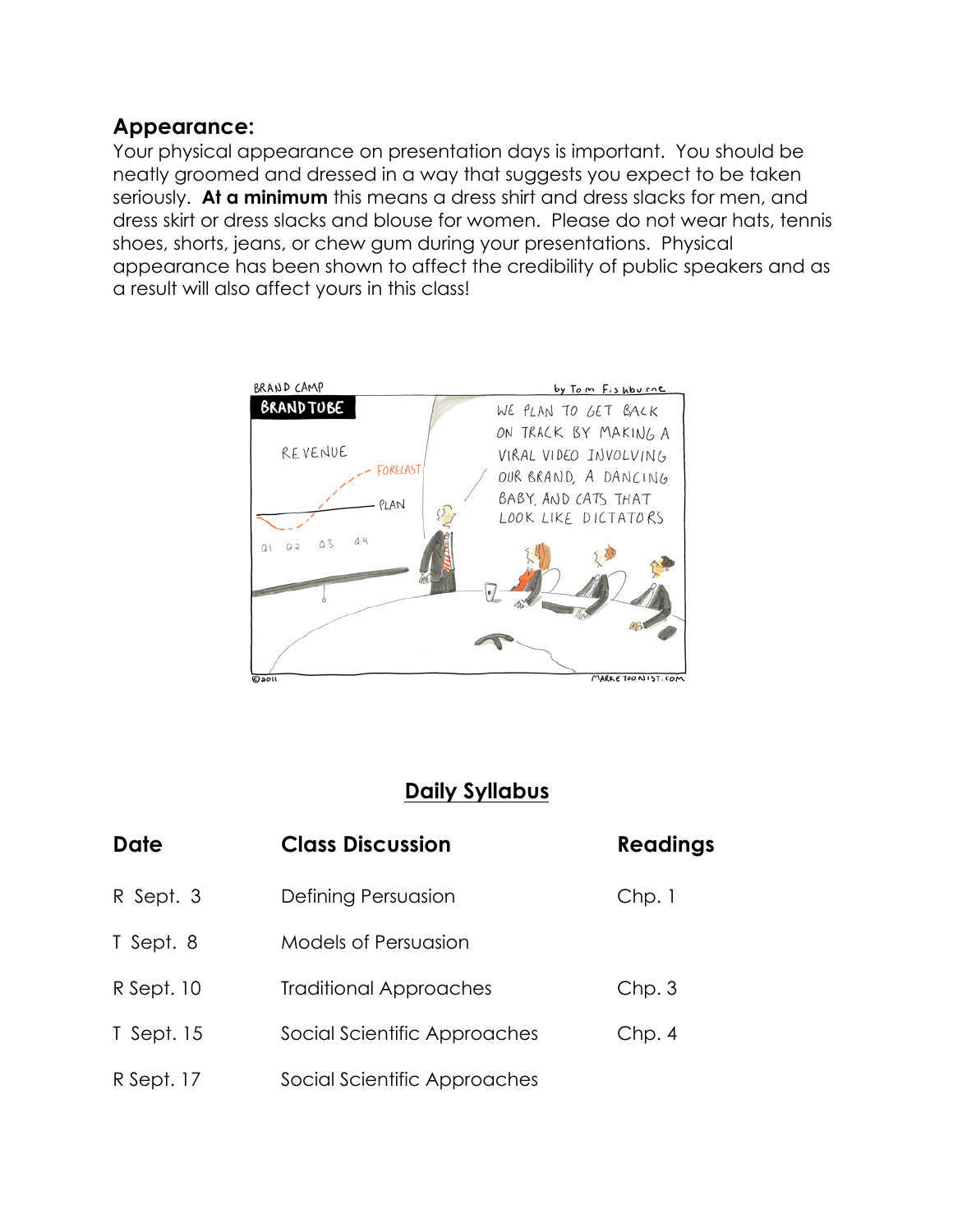# **Daily Syllabus**

| <b>Date</b> | <b>Class Discussion</b>                             | <b>Readings</b> |
|-------------|-----------------------------------------------------|-----------------|
| T Sept. 22  | Social Scientific Approaches                        |                 |
| R Sept. 24  | Language & Symbols<br><b>Theory Paper #1 Due!</b>   | Chp.5&6         |
| T Sept. 29  | Language & Symbols                                  |                 |
| R Oct. 1    | <b>Motivation and Persuasion</b>                    | Chp.7           |
| T Oct. 6    | <b>Motivation and Persuasion</b>                    |                 |
| R Oct. 8    | Logical Arguments                                   | Chp.8           |
| T Oct. 13   | Logical Arguments                                   |                 |
| R Oct. 15   | Advertising<br><b>Theory Paper #2 Due!</b>          | Chp.14          |
| T Oct. 20   | Advertising                                         |                 |
| R Oct. 22   | Mid-Term                                            |                 |
| T Oct. 27   | Advertising                                         |                 |
| R Oct. 29   | Media & Persuasion                                  | Chp. 12         |
| T Nov. 3    | Propaganda                                          |                 |
| R Nov. 5    | Propaganda                                          |                 |
| T Nov. 10   | Mind Control & Cults<br><b>Theory Paper #3 Due!</b> |                 |
| R Nov. 12   | <b>Advertising Analysis Presentations</b>           |                 |
| T Nov. 17   | <b>Advertising Analysis Presentations</b>           |                 |
| R Nov. 19   | <b>Advertising Analysis Presentations</b>           |                 |